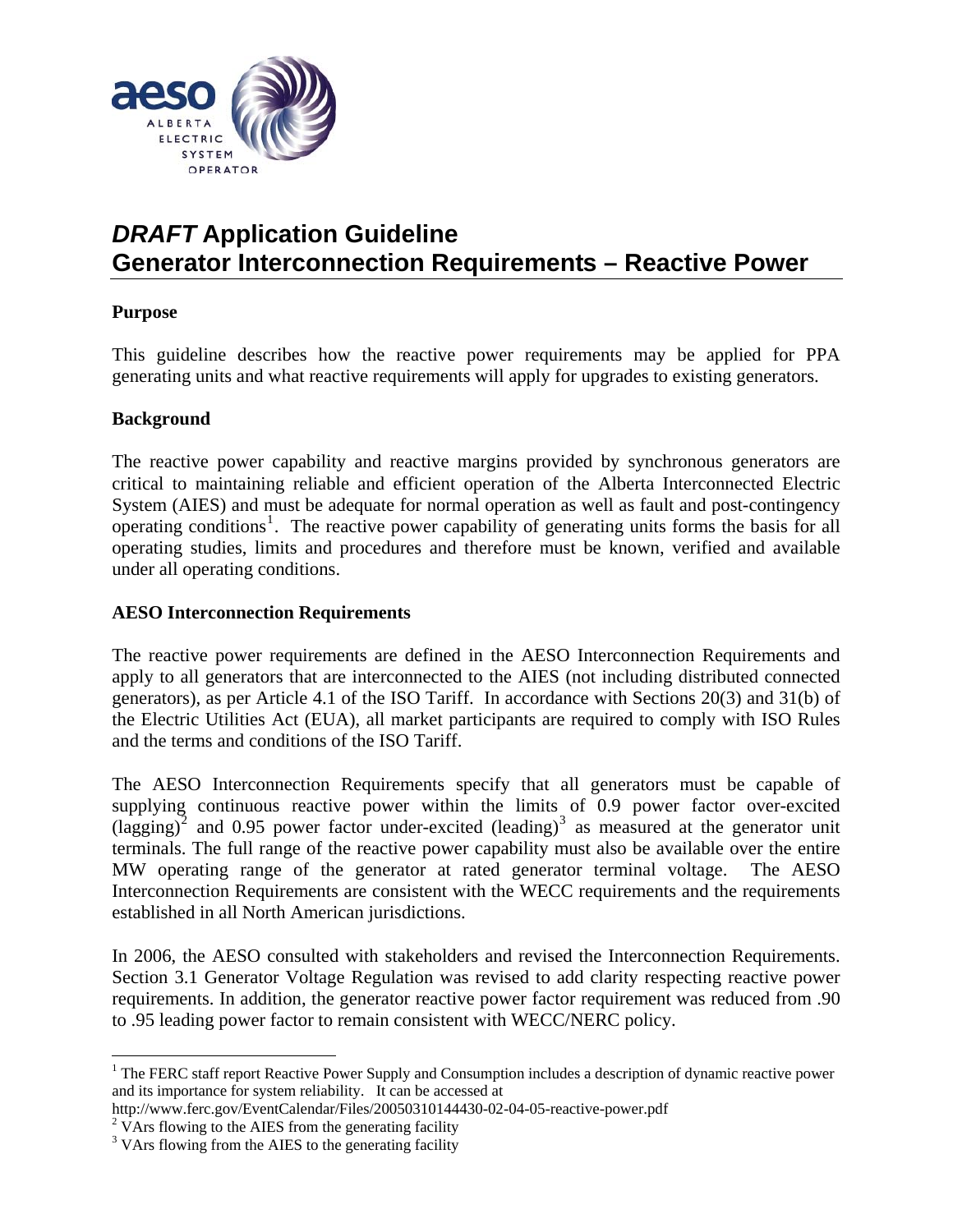Compliance with these standards is the foundation for reliable system operation and fair and non-discriminatory access to Alberta's competitive electricity markets. The AESO therefore developed a program to review, verify and test generating unit MW and MVAR capabilities.

In its review of reactive power requirements and generating unit capabilities, the AESO determined that there are some differences between the reactive power requirements described in the commercial agreements for the Power Purchase Agreement (PPA) generating units and those contained in the AESO Interconnection Requirements. The relationship between the *Power Purchase Arrangements Designation Regulation* and the EUA and its other regulations is clarified in Section 96(1) of the EUA. That section provides that the PPAs continue to have effect in accordance with their terms and conditions, but that they are subject to the EUA and the regulations. Therefore, both the EUA and the other regulations prevail over the PPAs in the *Power Purchase Arrangements Designation Regulation (AR 175/2000).* 

Notwithstanding this interpretation, the AESO considers that enforcing the reactive power provisions strictly in accordance with the AESO Interconnection Requirements may potentially result in unfair costs given the provisions in the PPAs. Accordingly, as permitted by Articles 3.4 and 4.5 of the Terms and Conditions of the ISO Tariff, the AESO will apply some discretion with respect to reactive power requirements for new generating units, PPA generating units, and upgrades to existing generators, as outlined in the following guidelines.

## **Reactive Power Requirements for PPA Generating Units**

The dispatch reactive power levels for PPA units are specified in Schedule B, Table B3.9 of each PPA and the reactive power capabilities for PPA units are specified in Schedule B, Section B3.10 of each PPA<sup>[4](#page-1-0)</sup> as set out in AR 175/2000. Together, Table B3.9 and Section B3.10 comprise the PPA reactive power requirements. The PPA commercial agreements outline a committed capacity MW amount and any energy in excess of the committed capacity MW level is deemed to be "excess energy".

The AESO determined that some PPA generators cannot meet the AESO reactive power requirements at the PPA committed capacity or when they are producing excess energy. While the reactive power requirements vary by PPA agreement, it is generally understood that the PPA committed capacity plus some amount of excess energy was the capability envisioned in the PPA. The inherent reactive power capability at these levels was deemed to be reasonable as opposed to the requirements stated in AESO standards applicable to generators.

Since the committed capacity levels and inherent reactive power capability were tested and approved through the PPA regulatory process, the AESO is of the view this establishes a reasonable benchmark. However, since the PPA does not specify an excess energy MW level, the reactive power requirements for a generating unit when it is producing excess energy are also undefined. Operation in a mode where a generator is producing excess energy and maximum MW with minimal reactive capability can be unreliable for the AIES and unstable for a generator. It is therefore necessary to determine a reasonable excess energy MW limit and the associated MVAR requirements at this MW level.

 $\overline{a}$ 

<span id="page-1-0"></span><sup>&</sup>lt;sup>4</sup> The PPAs were approved by the AEUB in Decisions U99073 and U99113.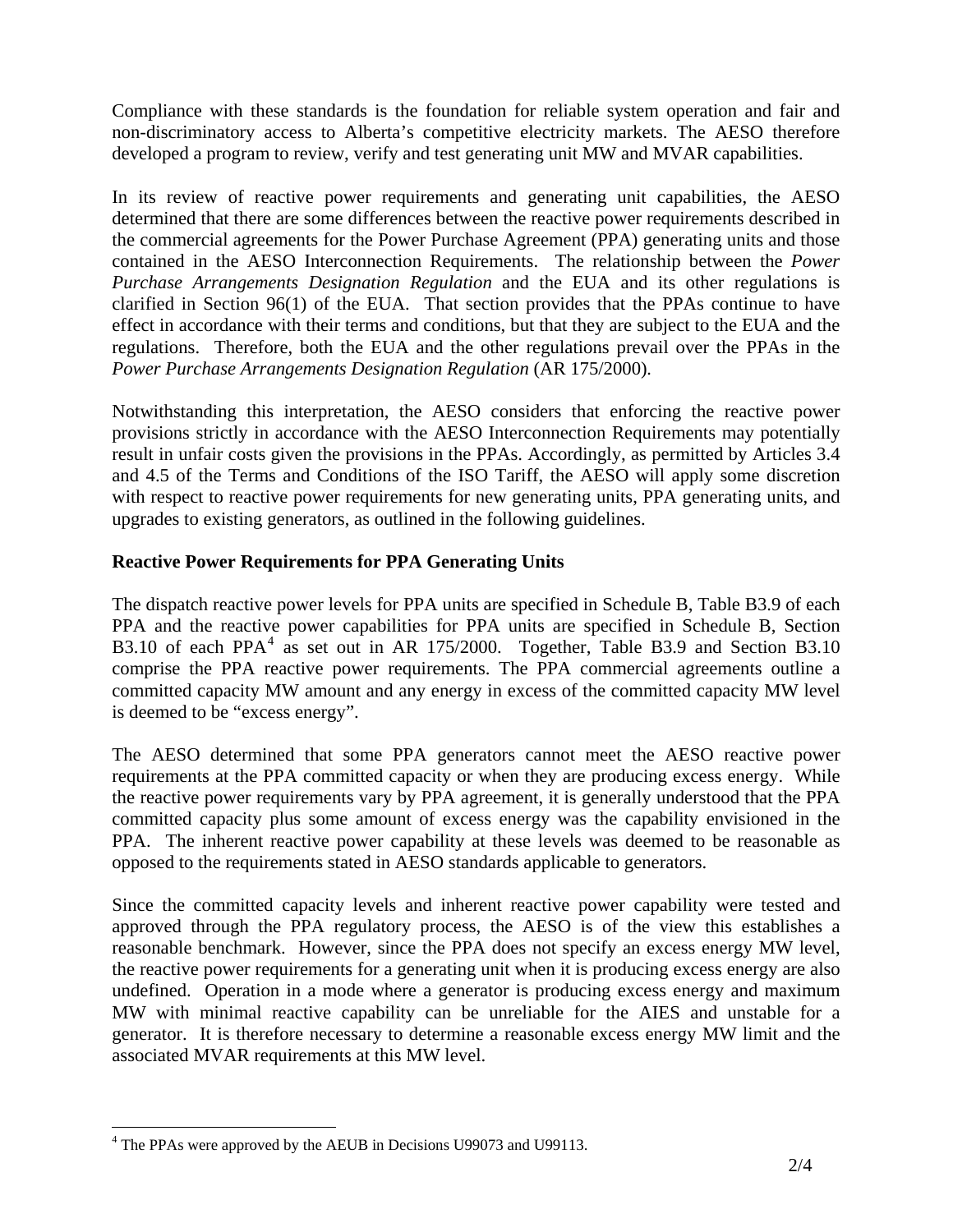From a review of historical data, it is evident that few generators actually have operated above about 2 % of the PPA committed capacity. An excess energy limit equal to  $2\%$ <sup>[5](#page-2-0)</sup> of the PPA committed capacity is therefore deemed to be a reasonable accommodation.

Therefore, PPA generators will be required to provide reactive power capability at the existing power factor where MW output equals PPA committed capacity plus excess energy. The existing power factor information will be derived from the D-curves in the PPA. This is illustrated in the following diagram.



## **Reactive Capability Curve**



Detailed operating procedures are provided in relevant AESO Operating Policies and Procedures, however, in principle the AESO will dispatch the PPA units within the levels of Table B 3.9 under normal conditions. Under abnormal or emergency conditions, the generator voltage regulator or the AESO System Controller may take the generator beyond the bounds of table B 3.9 up to the reactive power capability at the PPA committed capacity plus excess energy. The plant operator shall not apply any limiter within the bounds of the reactive power capability unless approved by the AESO, nor shall any plant operator manually return the generator

<span id="page-2-0"></span><sup>&</sup>lt;sup>5</sup> If the PPA committed capacity was 400 MW, the excess energy capacity would be 8 MW bringing the total capacity to 408 MW.